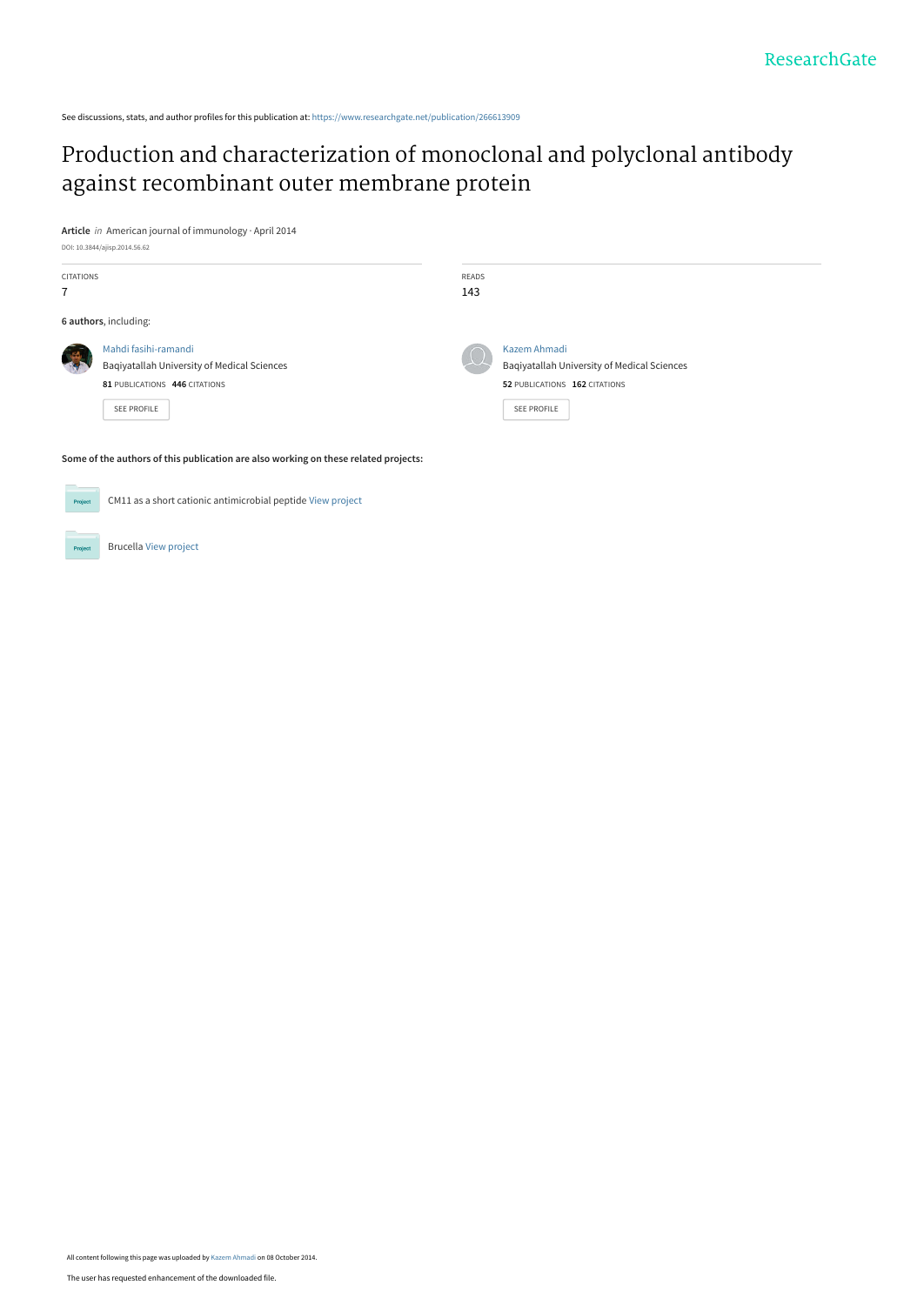**American Journal of Immunology 10 (1): 56-62, 2014**  ISSN: 1553-619X ©2014 Science Publication doi:10.3844/ajisp.2014.56.62 Published Online 10 (1) 2014 (http://www.thescipub.com/aji.toc)

# **PRODUCTION AND CHARACTERIZATION OF MONOCLONAL AND POLYCLONAL ANTIBODY AGAINST RECOMBINANT OUTER MEMBRANE PROTEIN**

# **<sup>1</sup>Mahdi Fasihi-Ramandi, <sup>1</sup>Amir Nedjad-Moghaddam, <sup>1</sup>Fatemeh Arabsalmany, 1 Soghra Asgari, <sup>2</sup> Sajjad Ahmadi-Renani and <sup>1</sup>Kazem Ahmadi**

<sup>1</sup>Molecular Biology Research Center, Baqiyatallah University of Medical Sciences, Tehran, Iran <sup>2</sup>Tehran University of Medical Sciences, Tehran, Iran

Received 2014-04-04; Revised 2014-04-07; Accepted 2014-04-26

# **ABSTRACT**

There are many studies related to immunological and molecular methods for diagnosis of *Vibrio cholera* (*V. cholerae*). However, most assays dependent on enrichment of culture of bacteria, which need more time and involves the use of costly equipment and reagents. In this study Balb/c mice were immunized with recombinant Outer Membrane Protein (rOMPw) of *vibrio cholerae* and splenocytes of hyper immunized mice were fused with murine myeloma Sp2/0 cells. Positive hybridomas were selected by ELISA using rOMPw as coating antigen. The monoclonal antibodies from ascitic fluids were purified and its reaction with rOMPw was assessed by ELISA. Polyclonal antibodies were also produced by immunization of rabbits with the above mentioned antigen. The rabbit sera was affinity purified using Hi-Trap protein G column. The result showed that monoclonal antibody specific to rOMPw has been successfully generated. The monoclonal antibody reacted with recombinant OMPw in ELISA and immunonoblat method. Rabbit polyclonal antibody was also bound to rOMPw by ELISA. The results of agglutination test with whole bacteria also showed that both mouse monoclonal and rabbit polyclonal antibodies reacted with *whole vibrio cholera* but not other related *bacteria*. The purpose of this study was to check out if anti OMPw antibodies could use as diagnostic assay for detection of *V. cholerae*. Our results demonstrated that anti recombinant OMPw monoclonal and polyclonal antibodies are able to diagnose whole bacteria in pure culture using agglutination test but not by home made immunochromatic strip test.

**Keywords:** *Vibrio Cholerae*, OMPw, Monoclonal Antibody

# **1. INTRODUCTION**

Among numerous outer membrane proteins of *Vibrio cholerae* (*V. cholerae*), which are vary in their abundance and immunogenicity, the 22 KDa Outer Membrane Protein (OMPw) has been reported to be very immunogenic. This protein which is produced in minor amounts, its function is not well known, but may use as a diagnostic indicator of *V. cholerae*. The effective and rapid method for detection of *V. cholerae* is required for control of epidemic outbreaks. Traditional identification of *V. cholerae* is often achieved through the isolation of the bacteria and time-consuming, laborious routine microbiological and biochemical analysis that require three working days before obtaining the results (Suzita *et al*., 2009; Ferdous, 2009). Among several molecular-based techniques, only PCR assay has been useful in detecting *V. cholerae* based on their gene (Vidal *et al*., 2007; Keddy *et al*., 2013). Recently, Srisuk *et al*. (2010) has reported a new Loop-mediated isothermal Amplification (LAMP) assay which target the same gene with higher sensitivity than simple PCR. It should also be mentioned that PCR assay require expensive equipment and highly skilled personnel, therefore, it is not feasible for small

**Corresponding Author:** Kazem Ahmadi, Molecular Biology Research Center, Baqiyatallah University of Medical Sciences, Tehran, Iran Tel: 009821-26127258

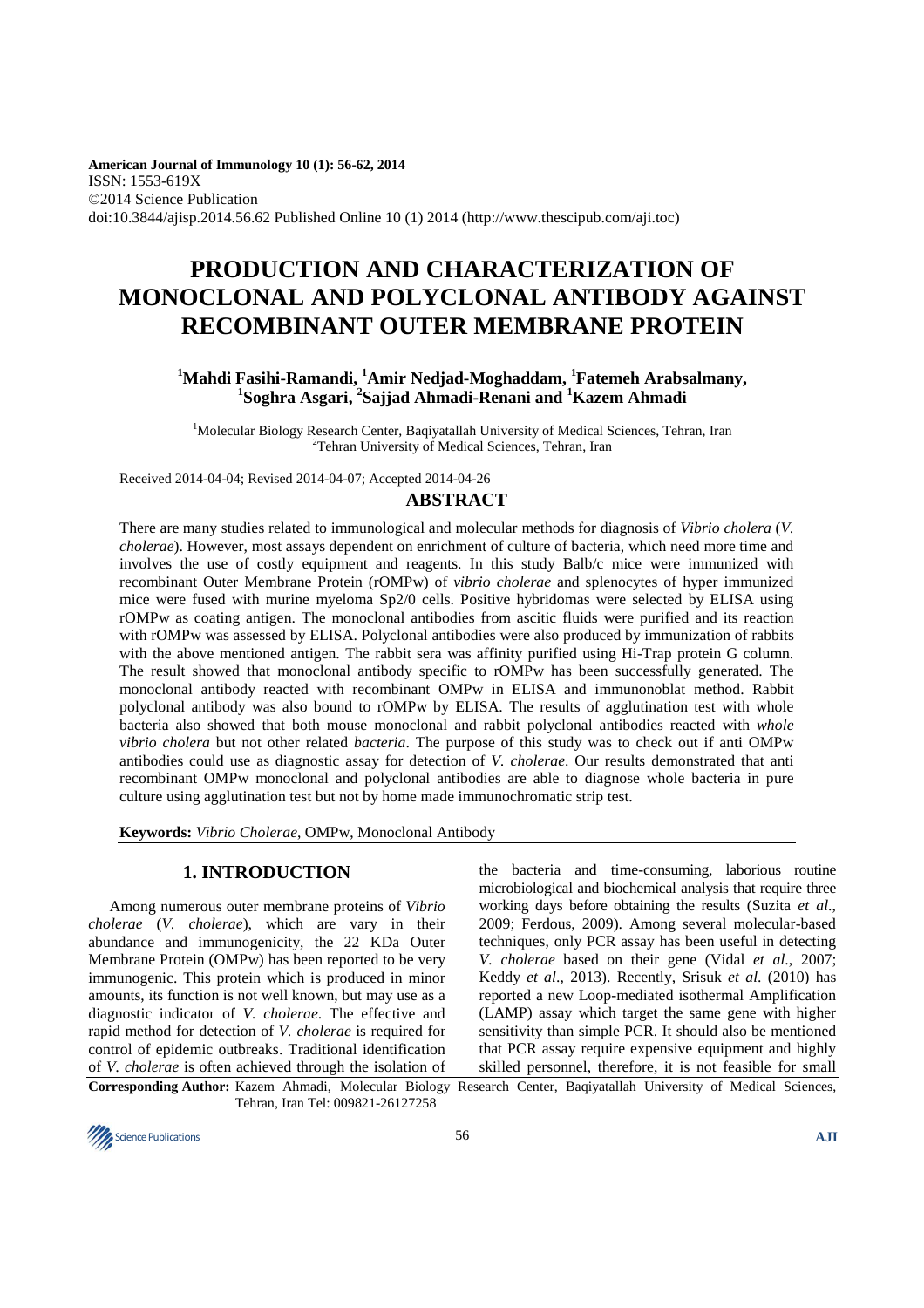laboratories as a diagnosis method. Indeed, in control of disease outbreaks, we need a quick and easy method without sacrificing specificity and sensitivity. In this regard, it seems that immunoassay could be the simplest and easy way with enough specificity and sensitivity in recognizing different species of *V. cholerae*. Pensuk and his colleagues have demonstrated a rapid method for diagnosis of various *V. cholerae* based on specific monoclonal antibodies (Pengsuk *et al*., 2010; 2011; Prompamorn *et al*., 2013). The aim of this study was to developed mouse monoclonal and rabbit polyclonal antibodies against recombinant OMPw protein that might be useful for immunodiagnostic of *V. cholerae*.

# **2. MATERIALS AND METHODS**

### **2.1. Immunization of Mice**

Female Balb/c mice aged 6 to 8 weeks old (pasture Institute, Tehran, Iran) were immunized with recombinant OMPw protein.

(MKQTICGLAVLAALSSAPVFAHQEGDFIVRAG IASVVPNDSSDKVLNTQSELAVNSNTQLGLTLGY MFTDNISFEVLAATPFSHKISTSGGELGSLGDIGET KHLPPTFMVQYYFGEANSTFRPYVGAGLNYTTFF DESFNGTGTNAGLSDLKLDDSWGLAANVGFDYM LNDSWFLNASVWYANIETTATYKAGADAKSTDV EINPWVFMIAGGYKF). These recombinant proteins were mixed with equal volume of complete Freund's adjuvant or Incomplete Freund's adjuvant for the first and subsequent interaperitoneal immunization of mice respectively (50 µg protein/Immunization/mouse). One week after the last immunization, blood samples were collected by a vertical incision of the tail vein of mice for determination of antibody titers by ELISA method using HRP goat anti mouse antibody as second antibody. The last injection of 20 µg of protein (without any adjuvant) was performed intravenously three days before the cell harvesting.

# **2.2. Hybridoma Cell Generation**

Before cell fusion, blood samples of mice were collected and its specific antibody was determined by ELISA method using pre-coated of 96 wells ELISA plates with recombinant OMPw. The mouse with the best antibody titer was selected for cell fusion and hybridoma cell generation. Briefly, Splenocytes from the immunized mice were mixed with murine myeloma Sp2/0 cell line at a ratio of 1:5 (1 Sp2/0 and 5 spleen cells). Cell fusion and selecting hybridoma cell was performed in usual manner. The reactivity of hybridoma supernatants was determined using 96-wells pre-coated ELISA plates (Nunc, Roskilde, Denmark) with 50 µL of 10 µg mL<sup>−</sup><sup>1</sup> of Phosphate-Buffered Saline (PBS) dissolved rOMPw. Finally, positive hybridoma cells were cloned 4 times by limiting dilution to select the stable hybridomas.

#### **2.3. Ascitic Fluid Production**

Briefly, 0.5 mL of 2,6,10,14-Tetramethyl pentadecane (Pristane) (Sigma-Aldrich) was injected into peritoneal cavity of Balb/c mice. After one week,  $5\times10^6$  hybridoma cells were washed and re-suspended in 0.5 mL sterile PBS followed by inoculation into peritoneal cavity of the mice. The ascitic fluids were collected after 7-10 days.

#### **2.4. Monoclonal Antibody Purification**

Anti rOMPw monoclonal antibodies were affinity purified from ascitic fluid using Hi-Trap protein G column (GE Healthcare, Uppsala, Sweden). Briefly, the ascitic fluids were diluted in 1:5 ratio with PBS and filtered through 0.45 µm filters (Orange Scientific, Braine-1' Alleud, Belgium). Elution was performed using 0.1 M Glycine-HCl (pH 2.7). The eluted antibodies were dialyzed against PBS (pH 7.5) overnight at 4°C. The reactivity of purified antibodies was assessed by ELISA and western blot.

#### **2.5. Polyclonal Antibody Production**

Two female-white New Zealand rabbits aged 6-8 weeks old (Pasture Institute, Tehran, Iran) were immunized with recombinant OMPw. The first immunization was performed using 50µg protein emulsified in complete Freund's adjuvant and 4 booster injections were performed using 50µg protein emulsified in incomplete Freund's adjuvant. The injections were performed intramuscularly at 4 weeks intervals between the first and second injection and 2 weeks intervals between subsequent injections. Blood samples were collected and polyclonal antibody titers were determined by ELISA as previously described. The specific antibodies were affinity purified by using a column of Hi-Trap protein G column (GE Healthcare, Uppsala, Sweden).

### **2.6. Isotype Determination**

The isotype of monoclonal antibodies were determined by isotyping kit goat anti mouse antibody for IgG1, IgG2a, IgG2b, IgG3, IgM and mouse anti goat HRP (Sigma Co.). Briefly, 100 µL of hybridoma supernatant was added to each rOMPw pre-coated 96

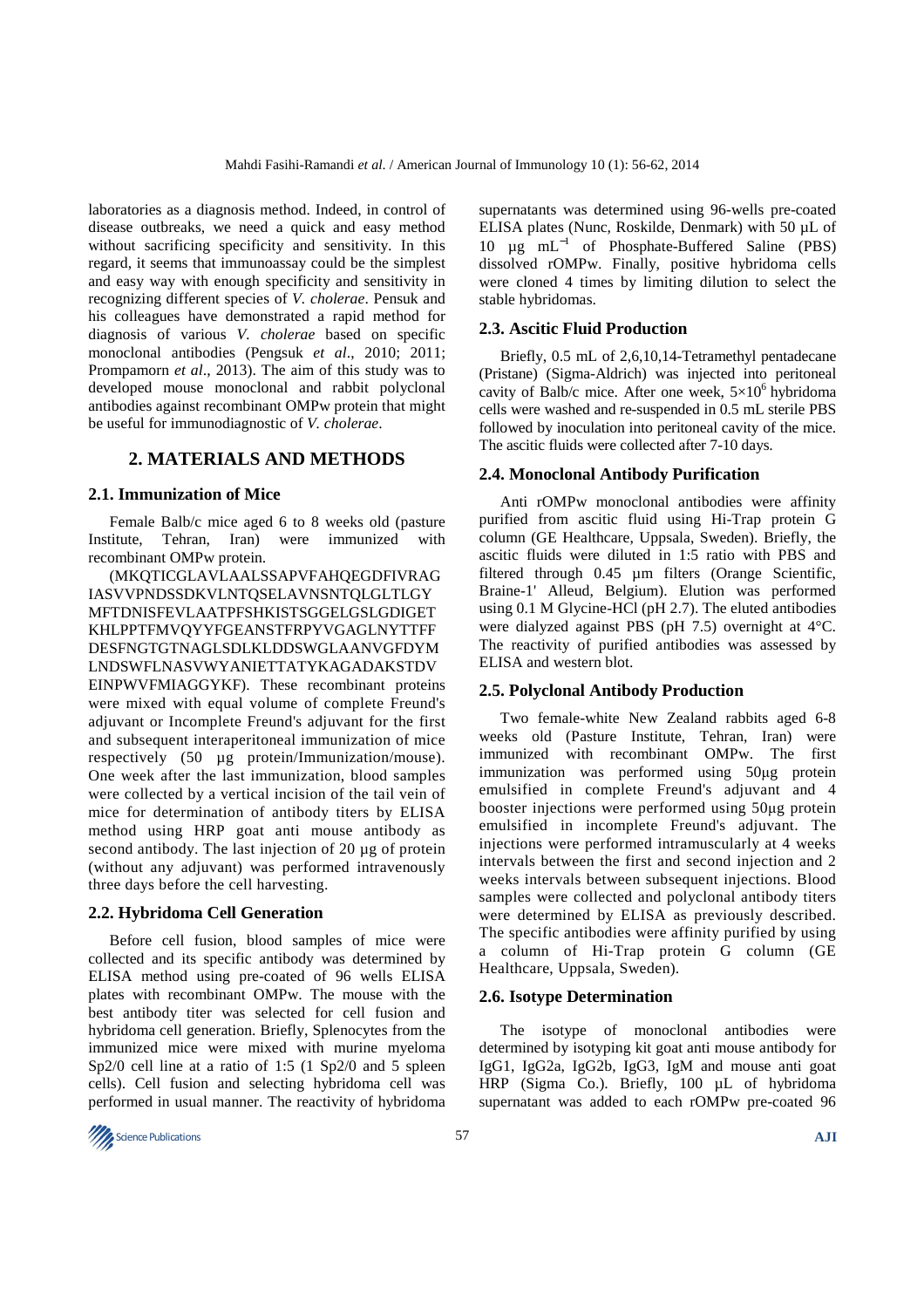wells plate and incubated for 30 min at 37°C. After three usual washing, 100 µL of each of above mentioned antibodies (diluted 1/1000) was added to respective wells and incubated for further 30 min at 37°C. They washed again and 100 µL mouse anti goat HRP (diluted 1/100000) were added to each well. Plates were incubated for further 30 min at 37°C and washed again. Substrate (TMB) was added in 100 µL volume, incubated in dark room for 25 min. After that stopper solution was added and absorbance was read at 450 using Multiscan ms Labsystem.

Isostrip isotyping kit (mouse monoclonal antibody isotyping kit, Roche Diagnostics, Mannheim, Germany) was also performed for isotyping confirmation. Freshly diluted supernatant (1:10) of the growing hybridomas in 150 µL volume was added to the isotyping tubes followed by incubation at RT for 30 sec with gentle shaking. One strip was then inserted in each tube and after 5 min the appearance of a blue band indicated the monoclonal isotype.

#### **2.7. SDS-PAGE and Western Blot Determination**

Recombinant OMPw was separated using 10% SDS-PAGE gel by electrophoreses system at 50v for 3h. In order to visible the separated bands, gels were stained with coomassie brilliant blue R.250 (Sigma). For western blotting, the separated bands of SDS-PAGE were transferred onto nitrocellulose membranes for 1h at 100v or at 15v for over night using a Trans-blot apparatus (Bio Rad). After that nitrocellulose membrane were incubated with 5% BSA (sigma) for 30 min at room temperature, treated with 1/100 purified mouse monoclonal antibodies and incubated for 1h. Then, Horseradish Peroxidaselabeled (HRP) goat anti mouse IgG antibody (Sigma) was added and incubation was continued for further 1h and specific bands were visualized by respective substrate in usual manner. Low and high molecular weight markers standard were developed using coomassie brilliant blue R.250 staining.

### **2.8. Identification of** *V. Cholerae* **Using Agglutination Test**

*V. cholerae* at  $1 \times 10^8$  c.f.u/mL was treated with different dilutions (ranging between 1/20 to 1/320) of Protein G purified mouse monoclonal IgG and rabbit polyclonal antibodies respectively and incubated for two hours at 37°C. Three other related bacteria; *Salmonella, E.coli* and *Shigella* were also treated with above mentioned antibodies dilution looking for any cross reaction. Tubes were centrifuged at 4000×G for 5 min and agglutination was checked in usual manner.

#### **3. RESULTS**

#### **3.1. Immune Mice**

The titers of anti-OMPw antibodies in the sera of immunised mice showed that mice number 4 had higher anti-OMPw antibody (**Fig. 1**). Therefore, this mouse was chosen for further monoclonal antibody production.

## **3.2. Anti Recombinant OMPw Monoclonal Antibody**

The screening results showed three clones of monoclonal antibodies against rOMPw. Two out of three clones, D4F10 and D8D6 produced IgG1 and clone A7C5C10 produced IgM. Clone D8D6 had higher OD value (1.80) comparing to D4F11 (1.36) therefore, in this research we followed up our work on clone D8D6 which produced IgG1 monoclonal antibody. The titer of purified antibody of ascitic is shown in **Fig. 2**. As shown in **Fig. 2** mouse monoclonal antibody showed very high absorbance values in ELISA at high dilutions between 1:250 and 1:8000 with recombinant OMPw antigen. The results of isotype identification of monoclonal antibody against rOMPw with iso strip kit showed that produced antibody is IgG2a/ĸ (**Fig. 3**). The specificity of monoclonal antibody to rOMPw was also determined by SDS-PAGE and immuno-blat (**Fig. 4 and 5**).



**Fig. 1.** Titration of specific antibodies against recombinant OMPw in sera of four Balb/c mice. A serial dilution of immunized mice serum were added to rOMPw pre-coated 96 wells plate and titration of specific antibody was assayed by ELISA method using goat anti mouse antibody conjugated to HRP as secondary antibody (Sigma Co.)

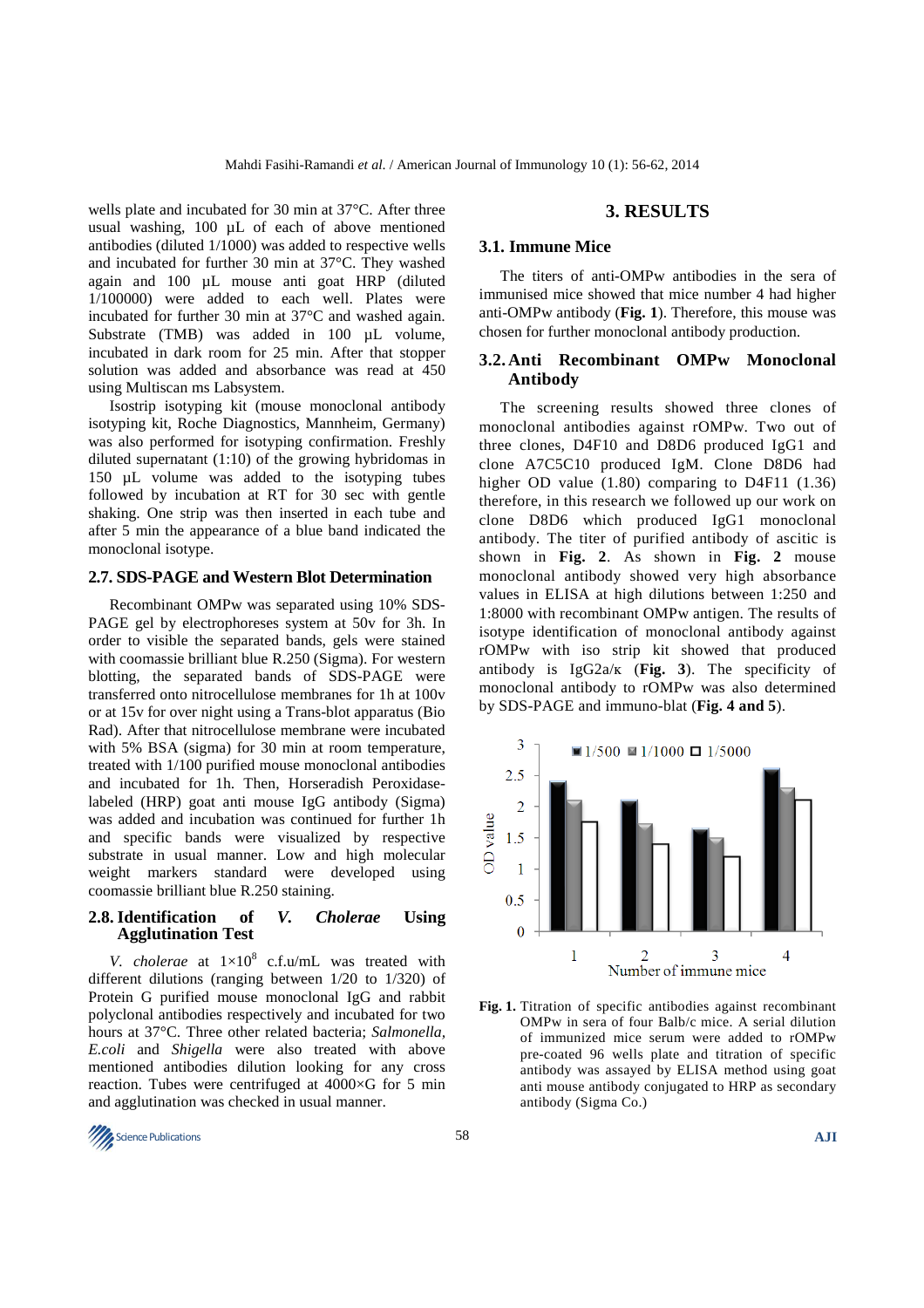

Mahdi Fasihi-Ramandi *et al*. / American Journal of Immunology 10 (1): 56-62, 2014

**Fig. 2.** Titration of specific purified mouse monoclonal antibody against recombinant OMPw. A serial dilution of purified concentrated ascitic liquids among 1/250 to 1/8000 were added to rOMPw precoated 96 wells plate and titration of specific antibody was assayed by ELISA method using isotyping kit goat anti mouse antibody for IgG1, IgG2a, IgG2b, IgG3, IgM and mouse anti goat HRP as secondary antibody(Sigma Co.)



**Fig. 3.** Isotype identification of monoclonal antibody against rOMPw with iso strip kit (Produced antibody is IgG2a/κ)



**Fig. 4.** SDS-PAGE determination of Ag. Recombinant OMPw was separated using 10% SDS-PAGE gel by electrophoreses system at 50v for 3h. The separated bands were stained with coomassie brilliant blue R.250 (Sigma). It showed a band corresponding to 27 KDa



**Fig. 5.** Western blot determination of mouse purified monoclonal antibody. The separated bands of SDS-PAGE were transferred onto nitrocellulose membranes for 1 h at 100v or at 15v for over night using a Transblot apparatus (Bio Rad). After that nitrocellulose membrane were incubated with 5% BSA (sigma) for 30 min at room temperature, treated with 1/100 purified mouse monoclonal antibodies and incubated for 1h. Then, Horseradish Peroxidase-labeled (HRP) goat anti mouse IgG antibody (Sigma) was added and incubation was continued for further 1h and specific bands were visualized by respective substrate in usual manner. Low and high molecular weight markers standard were developed using coomassie brilliant blue R.250 staining

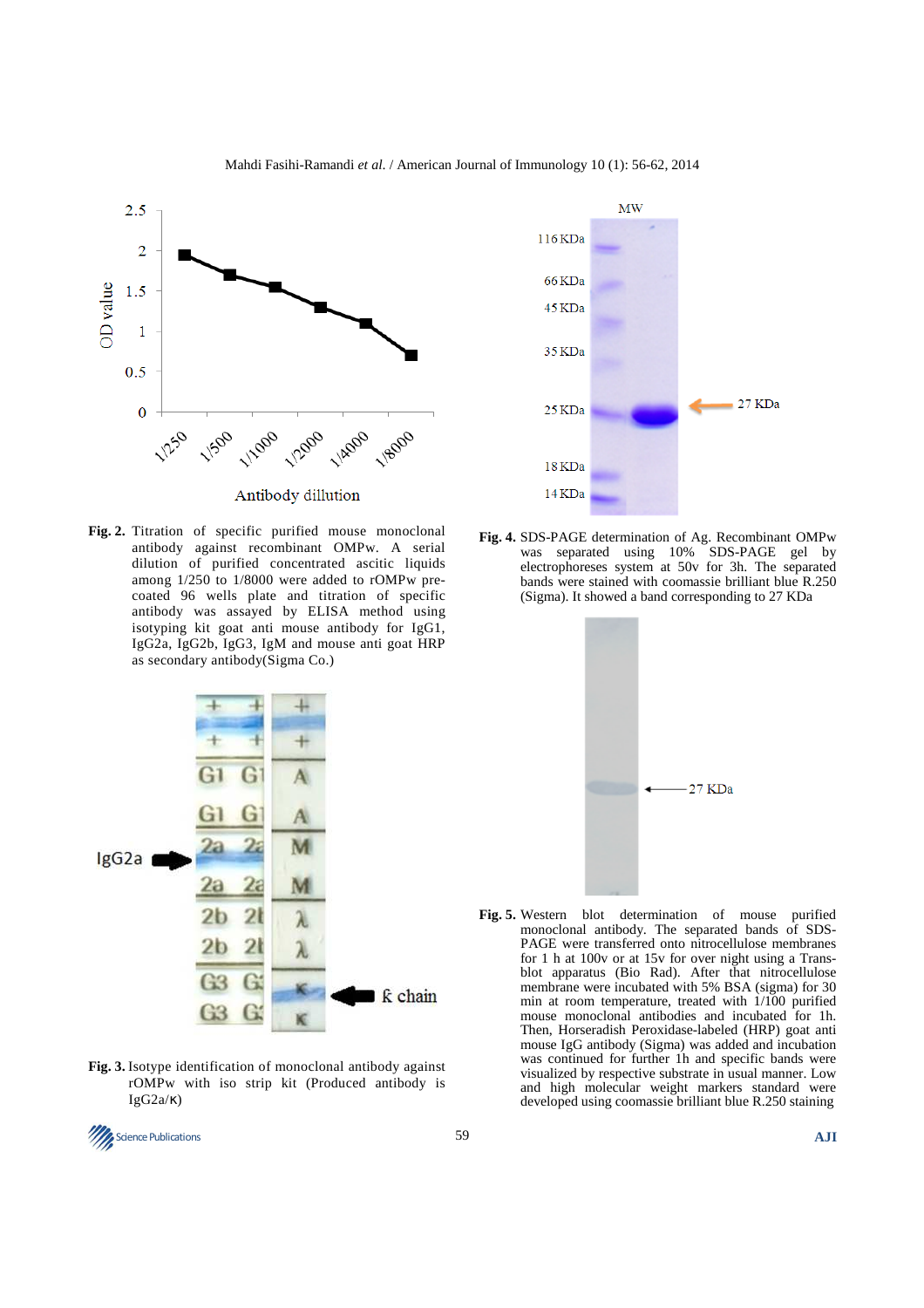

Mahdi Fasihi-Ramandi *et al*. / American Journal of Immunology 10 (1): 56-62, 2014

**Fig. 6.** A serial dilution of immunized rabbit serum were added to rOMPw pre-coated 96 wells plate and titration of specific antibody was assayed by ELISA method using goat anti rabbit antibody conjugated to HRP as secondary antibody (Sigma Co.)

## **3.3. Rabbit Anti Recombinant OMPw Polyclonal Antibody**

As shown in **Fig. 6** rabbit polyclonal antibodies showed a high absorbance values in ELISA at high dilutions between 1:250 and 1:8000 with recombinant OMPw antigen.

## **3.4. Identification of** *V. Cholera* **and other Bacteria Using Agglutination Test**

The calculation results of agglutination value of both monoclonal and polyclonal antibodies with *V. cholera* and other related bacteria showed that antibodies have been able to agglutinate specific *bacteria*. Therefore, it means that there has been a reaction between anti recombinant OMPw antibodies with relative molecule on the surface of specific bacteria.

## **4. DISCUSSION**

The purpose of this study was to check out if anti recombinant OMPw antibodies could use as diagnostic for detection of *V.cholerae*. Our results demonstrated that antibodies recognized specific recombinant OMPw both in ELISA and immunoblat technique. Nevertheless, our antibodies reacted with whole *V.Cholerae* in agglutination test but not with relative *bacteria*  demonstrating the specificity of anti rOMPw for detection of *V.Cholerae.*

While, there is similarity and differences between our work to those of others, who immunized their mice with whole *bacteria* for having hybridoma generation (Pengsuk *et al*., 2010), but all of them give the idea of possible use of monoclonal antibodies as diagnostic tools in *V.Cholerae*. They claimed to produce mouse monoclonal antibodies against *V.Cholerae*, then conjugated to gold nanoparticle and used it as immunochromatic strip test for direct detection of *V. cholerae* O139 in seafood samples. Relative to above study, Pengsuk *et al*. (2013) also developed a strip test for the detection of *V.Cholerae* O139 using monoclonal antibodies which specifically bind to the lipopolysaccharide and capsular polysaccharide of *V. cholerae* O139. While in this work we used recombinant OMPw for both immunization of mice and also screening of hybridoma cells for having monoclonal antibodies. In contrast to our work Pengsuk *et al*. (2010) immunized their mice with five isolates of *V. cholerae* (VC 1, 5, 9, 13 and 14) fixed in 4% Formaldehyde.

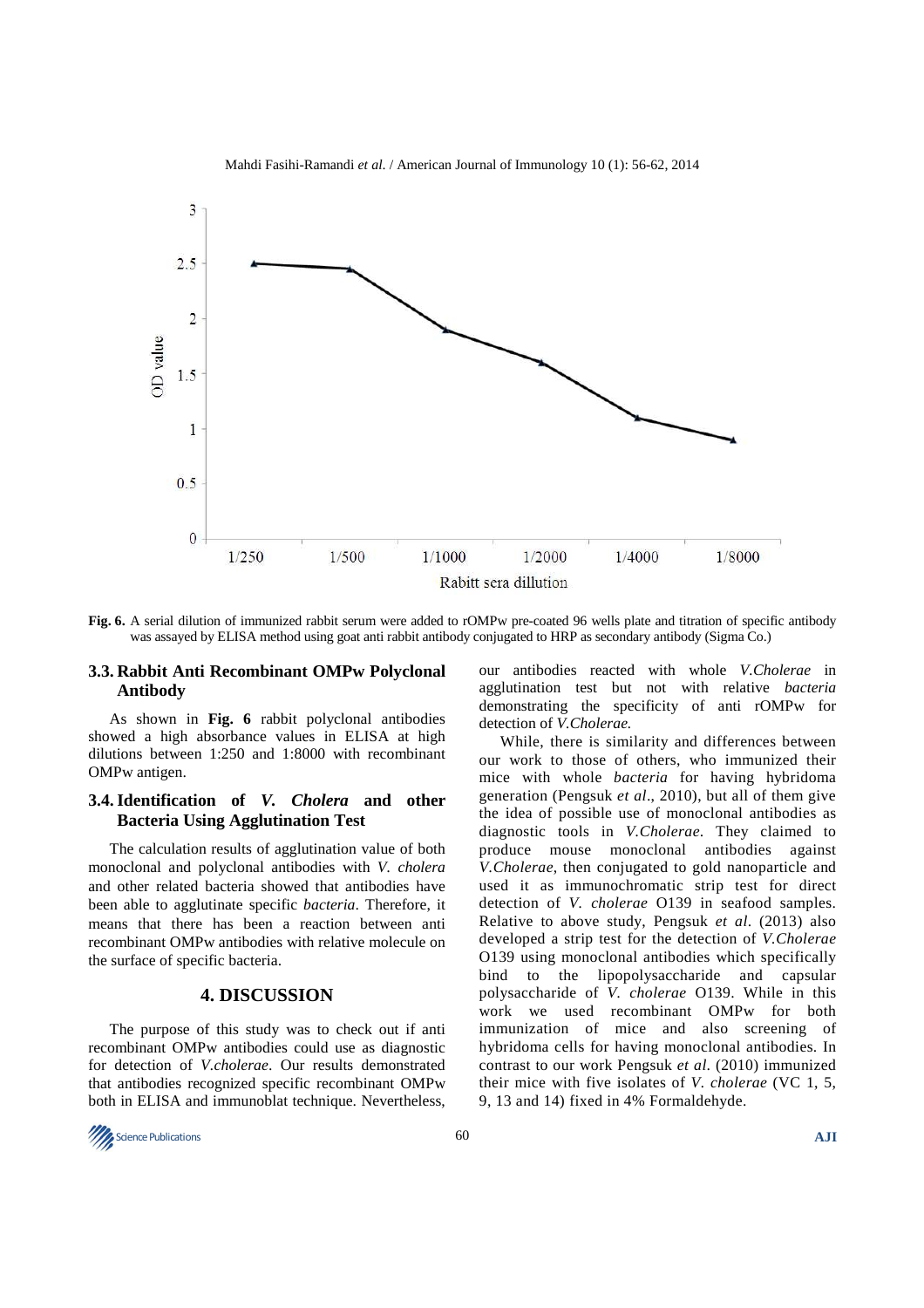They also reported that the initial screening was done by dot blotting against a mixture of the five isolates of *V.cholerae* used for immunization. The interesting point is that, they screened their positive cultures by dot blotting and western immunoassay against each of the 5 isolates of *V. cholerae* that were used for the immunization of mice before cell fusion (Pengsuk *et al*., 2011).

In order to determine whether the antigen which recognized by each monoclonal antibodies in their studies, was a protein or Lipopolysaccharide (LPS), they incubated the used nitrocellulose strip in proteinase K (Roche, Basel, Switzerland) at 1 unit  $mL^{-1}$  in Tris/HCl buffer (20 mM, pH8) containing 1 mM CaCl2 for 1 h at room temperature before subjected to monoclonal antibody. In our experiment anti recombinant OMPw monoclonal and polyclonal antibodies reacted with whole *V. Cholerae* but not other related *bacteria* demonstrating the possibility of using anti rOMPw antibodies as a diagnostic tool for detection of *V. Cholerae*.

Our work is also different to those of other scientists who produced anti *V.Cholerae* monoclonal antibodies (Chaivisuthangkura *et al*., 2013; Pengsuk *et al*., 2013). They used two monoclonal antibodies specific to the lipopolysaccharides of *Vibrio cholerae* O1 Inaba and Ogawa serogroups in order to make an immunochromatographic strip test for direct detection of *Vibrio cholerae* O1.

However, in their experiments, they found that detection sensitivities is depended on the material of the other bacteria that could be involved in the growth inhibition of *V*. *Cholerae* during pre-enrichment step.

In contrast to antibody diagnostic, a multiplex-PCR assay has been developed by (Cherly *et al*., 2007; Hossain *et al*., 2013) for the detection of V. cholera through simultaneous amplification of genes.

## **5. CONCLUSION**

Our results indicate that anti rOMPw antibodies showed reactivity against whole *V. cholerae* in agglutination test performed in this study. It showed no cross reaction with *Salmonella, E.coli* and *Shigella*. However, to further explore reactivity of these antibodies against *V. cholerae* in immunochromatic strip, more studies are suggested. This may elaborate possibility of using the anti rOMPw antibodies in immunochromatic strip test in future.

## **6. ACKNOWLEDGEMENT**

This study was supported by grants from Molecular Biology Research Center of Baqiyatallah university of Medical Sciences. We are thankful to Dr. Mostafa Ghanei, Dr. Ali Karami, Dr. Reza Ranjbar and Dr. Hassan Hashemi-Madani for their invaluable advice. We are especially thankful to Dr Mahdi Kamali head of Nanobiotechnology Research Center for his valuable gift of rOMPw.

#### **6.1. Conflict of Interest:**

The researchers have no conflicts of interest to declare.

#### **7. REFERENCES**

- Chaivisuthangkura, P., C. Pengsuk, S. Longyant and P. Sithigorngul, 2013. Evaluation of monoclonal antibody based immunochromatographic strip test for direct detection of *Vibrio cholerae* O1 contamination in seafood samples. J. Microbiol. Methods, 95: 304-311. DOI: 10.1016/j.mimet.2013.09.013
- Cherly, L.T., S.P. Jayna, D.P. Nancy, G.S. Evangeline and A.B. Cherly *et al*., 2007. Identification of *Vibrio* isolates by a multiplex PCR assay and *rpoB* sequence determination.J. Clin. Microbiol., 45: 134- 140. DOI: 10.1128/JCM.01544-06
- Ferdous, Z., 2009. Survival of *Vibrio cholerae* O139 in association with *anabaena variabilis* in four different microcosoms. Am. J. Applied Sci., 6: 439- 444. DOI: 10.3844/ajassp.2009.439.444
- Hossain, M.T., Y.O. Kim and I.S. Kong, 2013. Multiplex PCR for the detection and differentiation of *Vibrio parahaemolyticus* strains using the *groEL*, *tdh* and *trh* genes. Molecular Cellular Prob., 27: 171-175. DOI: 10.1016/j.mcp.2013.04.001
- Keddy, K.H., A. Sooka, M.B. Parsons, B.M. Njanpop-Lafourcade and K. Fitchet *et al*., 2013. Diagnosis of *Vibrio cholerae* O1 Infection in Africa. J. Infect Dis., 208: S23-S31. DOI: 10.1093/infdis/jit196
- Pengsuk, C., P. Chaivisuthangkura, S. Longyant and P. Sithigorngul, 2013. Development and evaluation of a highly sensitive immunochromatographic strip test using gold nanoparticle for direct detection of Vibrio cholera O139 in seafood samples. Biosensors Bioelectron., 42: 229-235. DOI: 10.1016/j.bios.2012.10.011